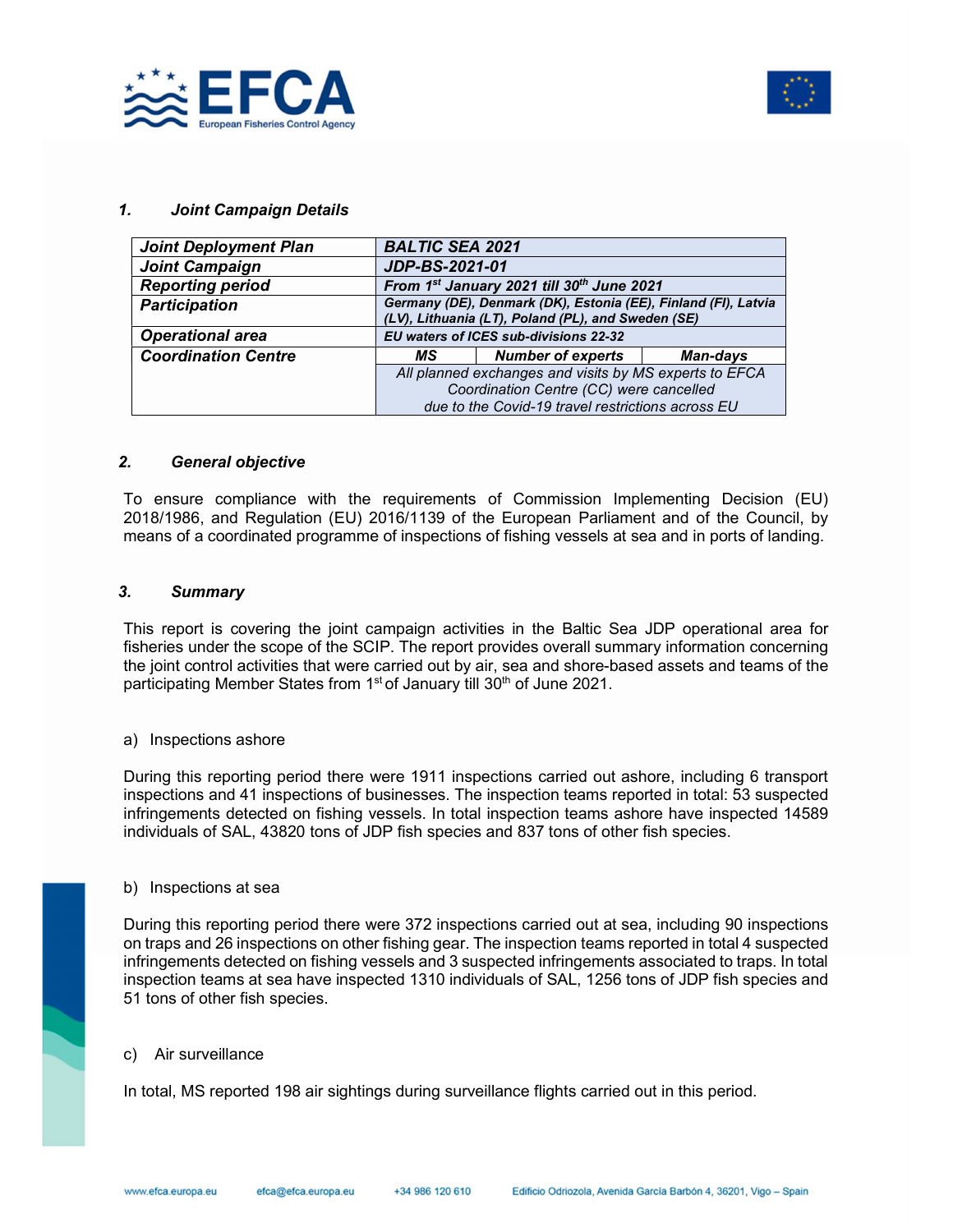## ANNEX

# JDP-BS-2021-01 ACTIVITY RECORDS FOR THE REPORTING PERIOD<sup>1</sup>

## A. DEPLOYED CONTROL MEANS

| <b>MS</b>     | <b>FPV</b>  |                           | Aircraft       | <b>Exchanges of Inspectors</b> |                           |                             |                           |
|---------------|-------------|---------------------------|----------------|--------------------------------|---------------------------|-----------------------------|---------------------------|
|               | Days at sea |                           |                | Joint Teams at sea             |                           | Mixed Teams ashore          |                           |
|               | Core        | (days with<br>$events2$ ) | No. of Flights | Man-days<br><b>Deployed</b>    | Man-days<br><b>Hosted</b> | Man-days<br><b>Deployed</b> | Man-days<br><b>Hosted</b> |
| <b>MS</b>     | 347         | 88                        | 70             | $\blacksquare$                 | $\overline{\phantom{0}}$  | $\blacksquare$              |                           |
| <b>EFCA</b>   | -           |                           |                |                                |                           | -                           |                           |
| <b>TOTALS</b> | 347         | 88                        | 70             |                                | 0                         |                             |                           |

## B. JOINT CONTROL ACTIVITIES

| <b>TOTAL</b>           |                                             |                 |  |  |
|------------------------|---------------------------------------------|-----------------|--|--|
| <b>SURVEILLANCE</b>    | Sightings reported by aircraft              | 198             |  |  |
|                        | Sightings reported by FPV                   | 303             |  |  |
|                        | Number of inspections by FPV                | 256             |  |  |
| <b>SEA ACTIVITIES</b>  | Number of targeted inspections by FPV       | 18              |  |  |
|                        | Number of inspections on traps              | 90              |  |  |
|                        | Number of inspections on other fishing gear | 26              |  |  |
|                        | Number of inspections in MS                 | 1864            |  |  |
| <b>LAND ACTIVITIES</b> | Number of targeted inspections in MS        | 78              |  |  |
| <b>TRANSPORT</b>       | Number of inspections in MS                 | $6\phantom{1}6$ |  |  |
| <b>BUSINESS</b>        | Number of inspections in MS                 | 41              |  |  |

<sup>&</sup>lt;sup>1</sup> As reported in daily SITREP to CCiC

 $^2$  for associated FPV the day at sea information is provided on a basis of the count of the total of days at sea with at least one event (sighting, inspection) that was carried out by associated patrol vessels during the reporting period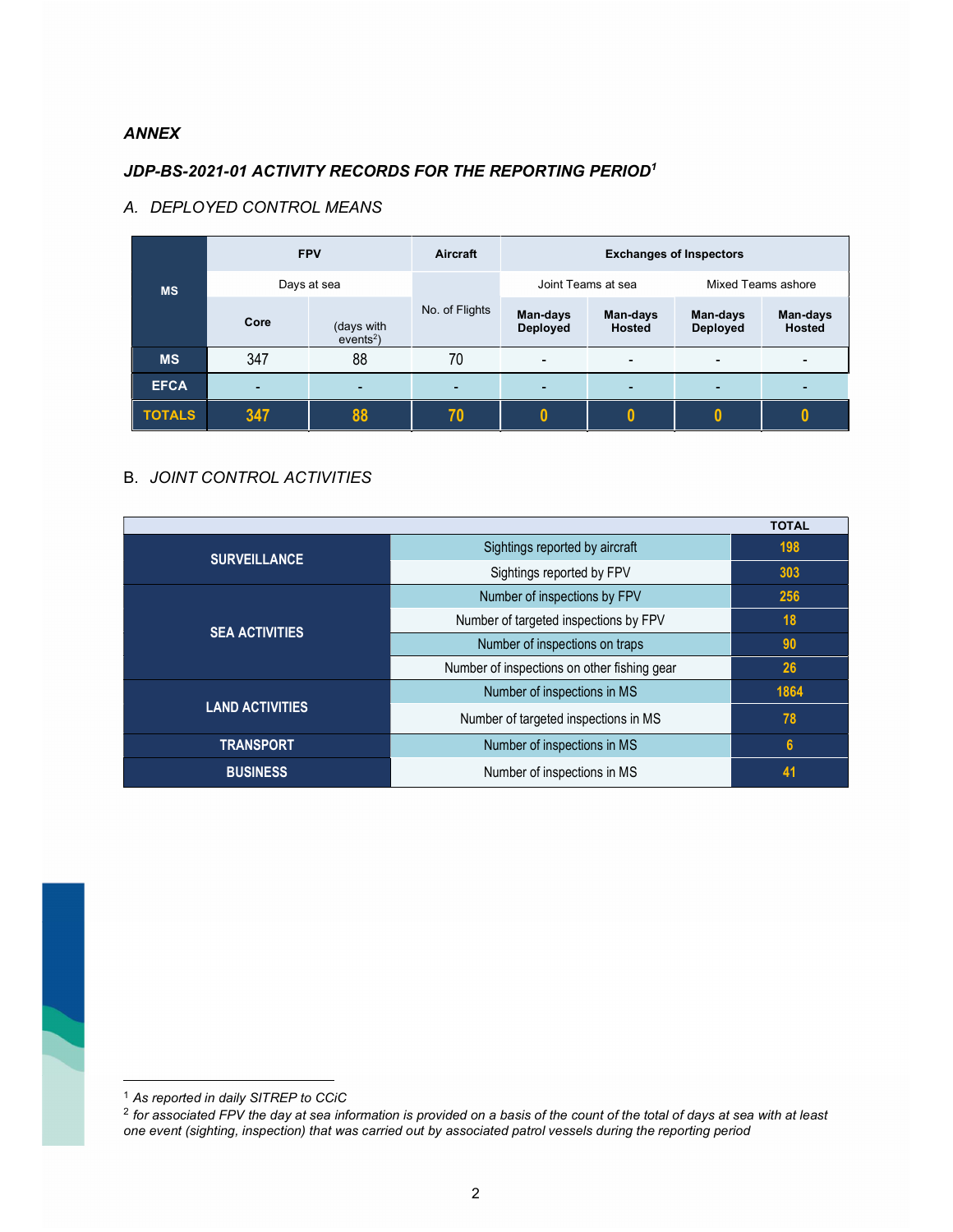## C. RESULTS OF CONTROL ACTIVITIES

|                  |                                                                        | <b>TOTAL</b>            |
|------------------|------------------------------------------------------------------------|-------------------------|
| <b>SEA</b>       | Number of F/V inspected by FS                                          | 256                     |
|                  | Number of F/V with detected apparent infringements                     | 3                       |
|                  | % of inspected F/V with apparent detected infringements                | 1.17                    |
|                  | Total number of apparent infringements detected                        | 4                       |
|                  | Total number of targeted inspections                                   | 18                      |
|                  | Total number of targeted inspections with infringements                | 1                       |
|                  | Number of other fishing gear inspected by FS                           | 26                      |
|                  | Number of other fishing with detected apparent infringements           | $\mathbf{0}$            |
| <b>OTHER</b>     | % of inspected other fishing gear with apparent detected infringements | 0.00                    |
| <b>FISHING</b>   | Total number of apparent infringements detected                        | 0                       |
| <b>GEAR</b>      | Total number of targeted inspections                                   | $\mathbf{0}$            |
|                  | Total number of targeted inspections with infringements                | $\mathbf{0}$            |
|                  | Number of trap inspections                                             | 90                      |
|                  | Number of traps with detected apparent infringements                   | $\overline{3}$          |
| <b>TRAPS</b>     | % of inspected F/V with apparent detected infringements                | 3.33                    |
|                  | Total number of apparent infringements detected                        | $\mathbf{3}$            |
|                  | Total number of targeted inspections                                   | $\mathbf{0}$            |
|                  | Total number of targeted inspections with infringements                | $\overline{\mathbf{0}}$ |
|                  | Number of F/V inspected by FS                                          | 1864                    |
|                  | Number of F/V with detected apparent infringement                      | 52                      |
| <b>LAND</b>      | % of inspected F/V with apparent detected infringement                 | 2.79                    |
|                  | Total number of apparent infringements detected                        | 53                      |
|                  | Total number of targeted inspections                                   | 78                      |
|                  | Total number of targeted inspections with infringements                | 1                       |
|                  | Number of business inspections                                         | 41                      |
|                  | Number of businesses with detected apparent infringement               | $\mathbf{0}$            |
| <b>BUSINESS</b>  | % of inspected businesses with apparent detected infringement          | 0.00                    |
|                  | Total number of apparent infringements detected                        | $\bf{0}$                |
|                  | Total number of targeted inspections                                   | $\mathbf{0}$            |
|                  | Total number of targeted inspections with infringements                | $\boldsymbol{0}$        |
|                  | Number of transport inspections                                        | $6\phantom{a}$          |
|                  | Number of trucks with detected apparent infringement                   | $\mathbf{0}$            |
| <b>TRANSPORT</b> | % of inspected trucks with apparent detected infringement              | 0.00                    |
|                  | Total number of apparent infringements detected                        | $\boldsymbol{0}$        |
|                  | Total number of targeted inspections                                   | $\boldsymbol{0}$        |
|                  | Total number of targeted inspections with infringements                | $\bf{0}$                |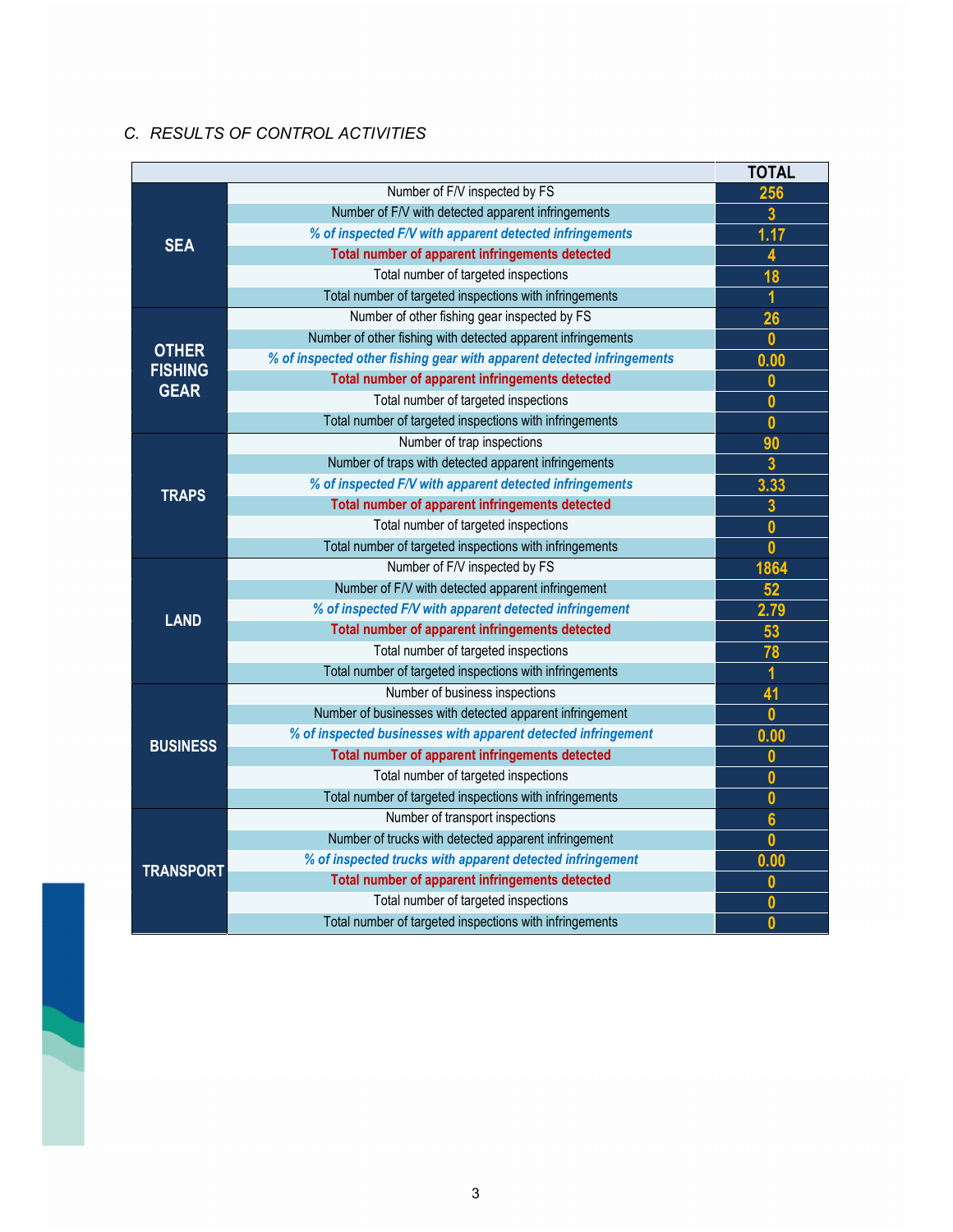# D. TYPE OF INFRINGEMENTS DETECTED DURING THE JOINT CONTROL OPERATIONS

|     |                                                                                                                                                                                                                                                                                                                                      | <b>TOTALS</b> |
|-----|--------------------------------------------------------------------------------------------------------------------------------------------------------------------------------------------------------------------------------------------------------------------------------------------------------------------------------------|---------------|
| 01  | Not fulfilling of obligations to record and report catch or catch related data, including data to be transmitted by<br>satellite vessel monitoring system                                                                                                                                                                            | 43            |
| 011 | Failure to respect Effort Control Regime                                                                                                                                                                                                                                                                                             |               |
| 012 | Failure to comply with rules regarding transhipment or operations involving 2 or more vessels                                                                                                                                                                                                                                        |               |
| 013 | Falsifying logbook, landing decs, sales notes, transfer declaration, transport docs or failure to keep or submit these documents,<br>as required                                                                                                                                                                                     | 31            |
| 014 | Tampering with VMS or non-functioning VMS                                                                                                                                                                                                                                                                                            | 1             |
| 015 | Operate without VMS, ERS or AIS system                                                                                                                                                                                                                                                                                               |               |
| 016 | Failure to comply with notification provisions (Exit, Entry, landings, transhipments, catches, pre-notification, etc.)                                                                                                                                                                                                               | 11            |
| 02  | Use of prohibited or non-compliant gear according to EU legislation                                                                                                                                                                                                                                                                  |               |
| 021 | Use of prohibited or non-compliant fishing gear                                                                                                                                                                                                                                                                                      |               |
| 022 | Use of prohibited fishing method                                                                                                                                                                                                                                                                                                     |               |
| 03  | Falsification or concealing of markings, identity, or registration                                                                                                                                                                                                                                                                   | 3             |
| 031 | Falsifying, deleting, or concealing the markings, identity, or registration of a fishing vessel                                                                                                                                                                                                                                      |               |
| 032 | Fishing gear with incorrect or no marks                                                                                                                                                                                                                                                                                              | 3             |
| 04  | Concealing, tampering or disposal of evidence                                                                                                                                                                                                                                                                                        |               |
| 041 | Concealing, tampering or disposal of evidence relating to an investigation                                                                                                                                                                                                                                                           |               |
| 05  | Taking on board, transhipping, or landing of undersized fish                                                                                                                                                                                                                                                                         | 2             |
| 051 | Taking on board, transhipping, or landing of undersized fish in contravention of the legislation in force                                                                                                                                                                                                                            | $\mathbf{2}$  |
| 07  | Fishing without a valid licence, authorisation, or permit                                                                                                                                                                                                                                                                            | 1             |
| 071 | Fishing without a valid licence, fishing permit or authorisation or with falsified documentation                                                                                                                                                                                                                                     | 1             |
| 08  | Fishing in closed area, closed season or without quota                                                                                                                                                                                                                                                                               |               |
| 081 | Fishing in a closed area, closed season or beyond a close depth.                                                                                                                                                                                                                                                                     |               |
| 082 | Fishing without or after attainment of a quota                                                                                                                                                                                                                                                                                       |               |
| 09  | Directed fishing for a stock which is subject to a moratorium or for which fishing is prohibited                                                                                                                                                                                                                                     |               |
| 091 | Directed fishing for or retaining species subject to moratorium or for which fishing is prohibited                                                                                                                                                                                                                                   |               |
| 10  | <b>Obstruction of work of inspectors</b>                                                                                                                                                                                                                                                                                             |               |
| 101 | Obstructing, intimidating, interfering with or otherwise preventing an official whilst conducting an inspection                                                                                                                                                                                                                      |               |
| 102 | Absence or inappropriate pilot ladder                                                                                                                                                                                                                                                                                                |               |
| 103 | Obstructing, intimidating, interfering with or otherwise preventing the work of observers                                                                                                                                                                                                                                            |               |
| 11  | Transhipping to or participating in joint fishing operations with, support or re-supply of fishing vessels identified as<br>having engaged in IUU fishing                                                                                                                                                                            | ٠             |
| 111 | Transhipping to or participating in joint fishing operations with, support or re-supply of fishing vessels identified as having<br>engaged in IUU fishing under Regulation (EC) No 1005/2008, in particular those included in the Union IUU vessel list or in the<br>IUU vessel list of a regional fisheries management organisation |               |
| 12  | Use of a fishing vessel without nationality and that is therefore a stateless vessel in accordance with international law                                                                                                                                                                                                            | ×.            |
| 121 | Use of a fishing vessel with not nationality and that is therefore a stateless vessel in accordance with international law                                                                                                                                                                                                           |               |
| 13  | Non-transmission of landing declaration or a sale note when the landing take place in a third Country                                                                                                                                                                                                                                | ٠             |
| 131 | The non-transmission of a landing declaration or a sales note when the landing of the catch has taken place in the port of a<br>third country;                                                                                                                                                                                       |               |
| 14  | Manipulation of an engine with the aim of increasing its power beyond the maximum continuous engine power<br>according to the engine certificate                                                                                                                                                                                     | ۰             |
| 141 | The manipulation of an engine with the aim of increasing its power beyond the maximum continuous engine power according to<br>the engine certificate                                                                                                                                                                                 |               |